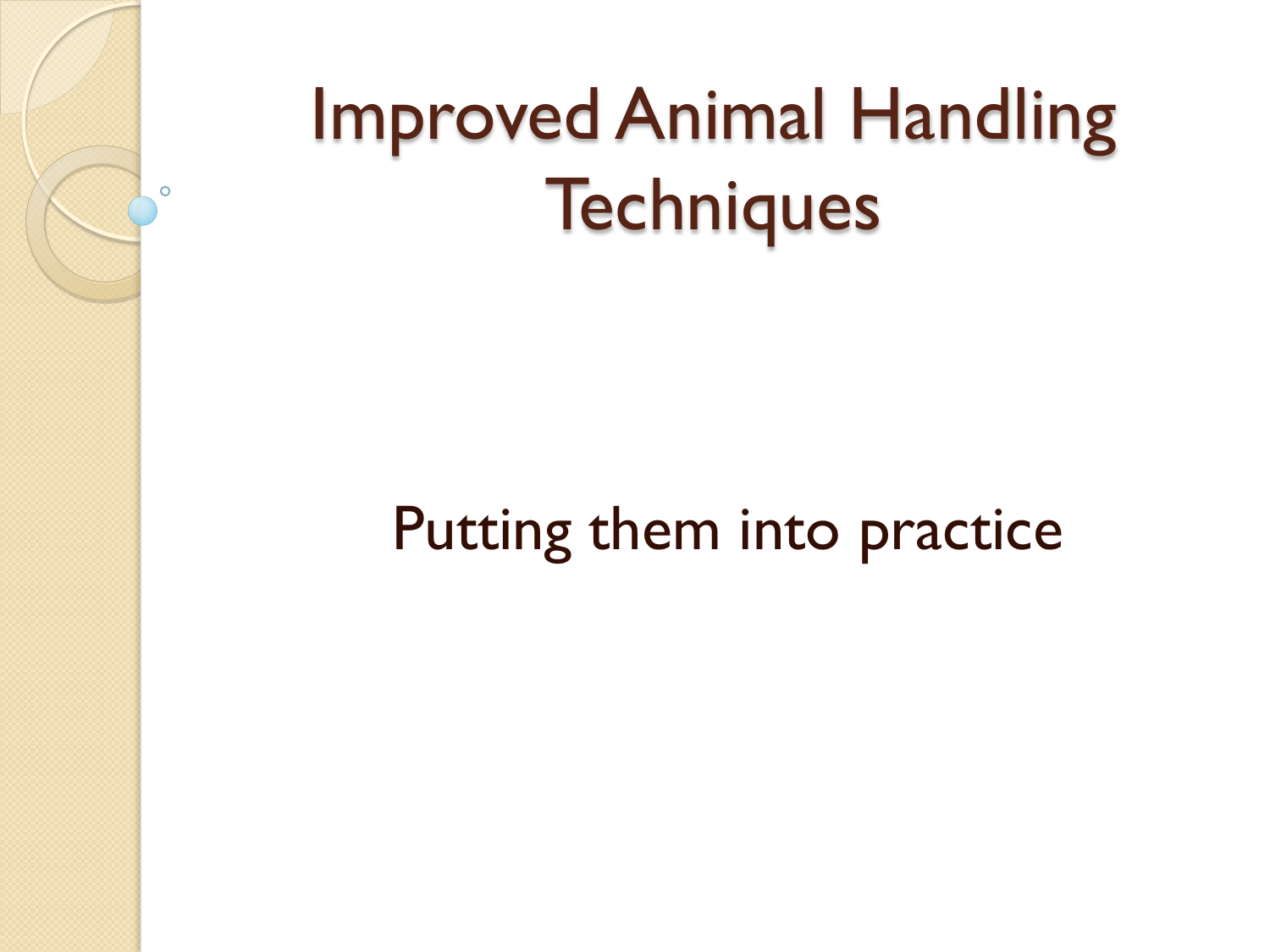### Five Reasons To Use The Techniques You Learn Today

- 1. Safety
- 2. Time
- 3. Money
- 4. Stewardship
- 5. Requirement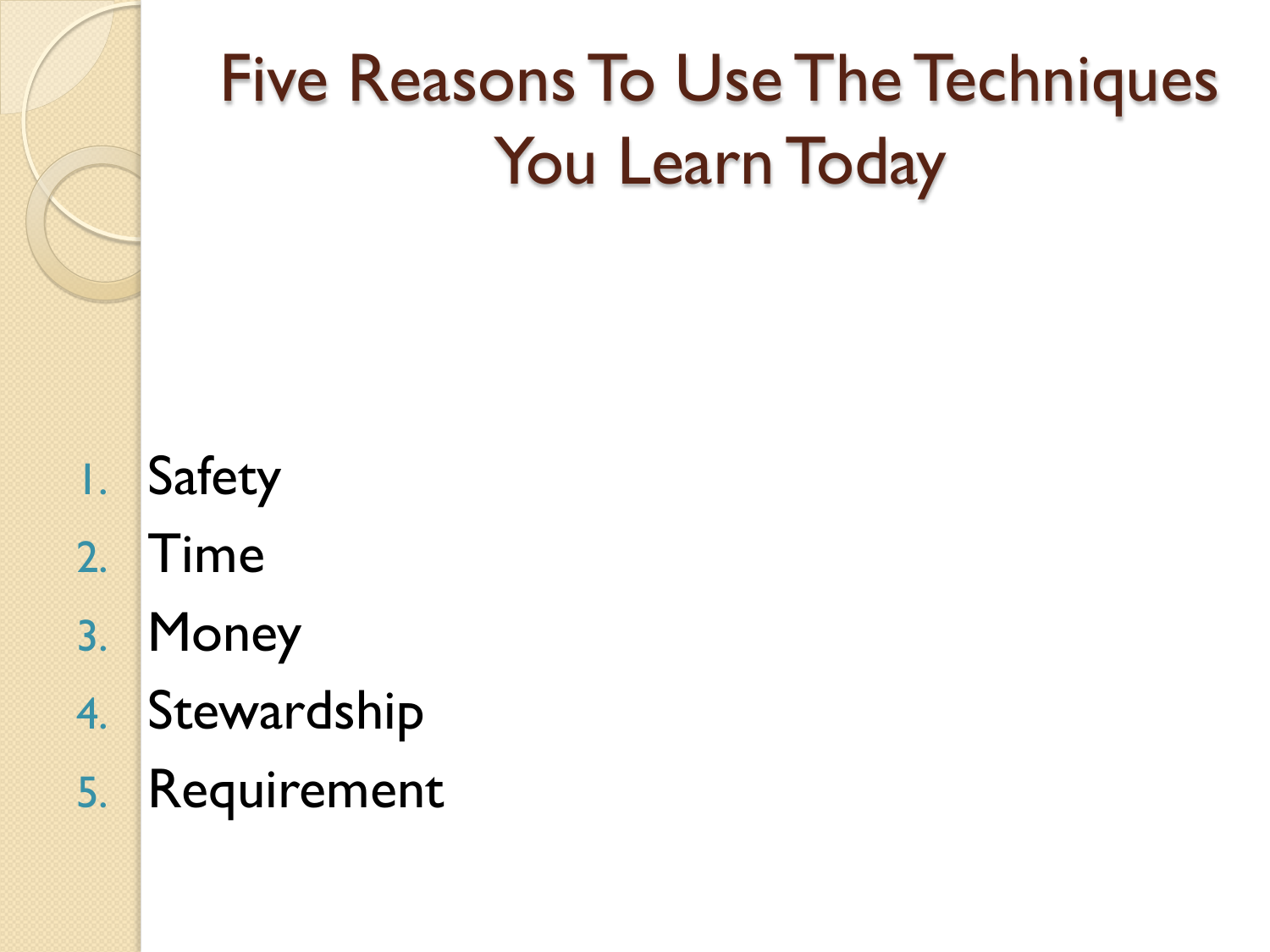# Safety for whom?

- You
- Your family
- **Hired help**
- Friends and neighbors
- Truckers
- Auction market employees
- Feedlot employees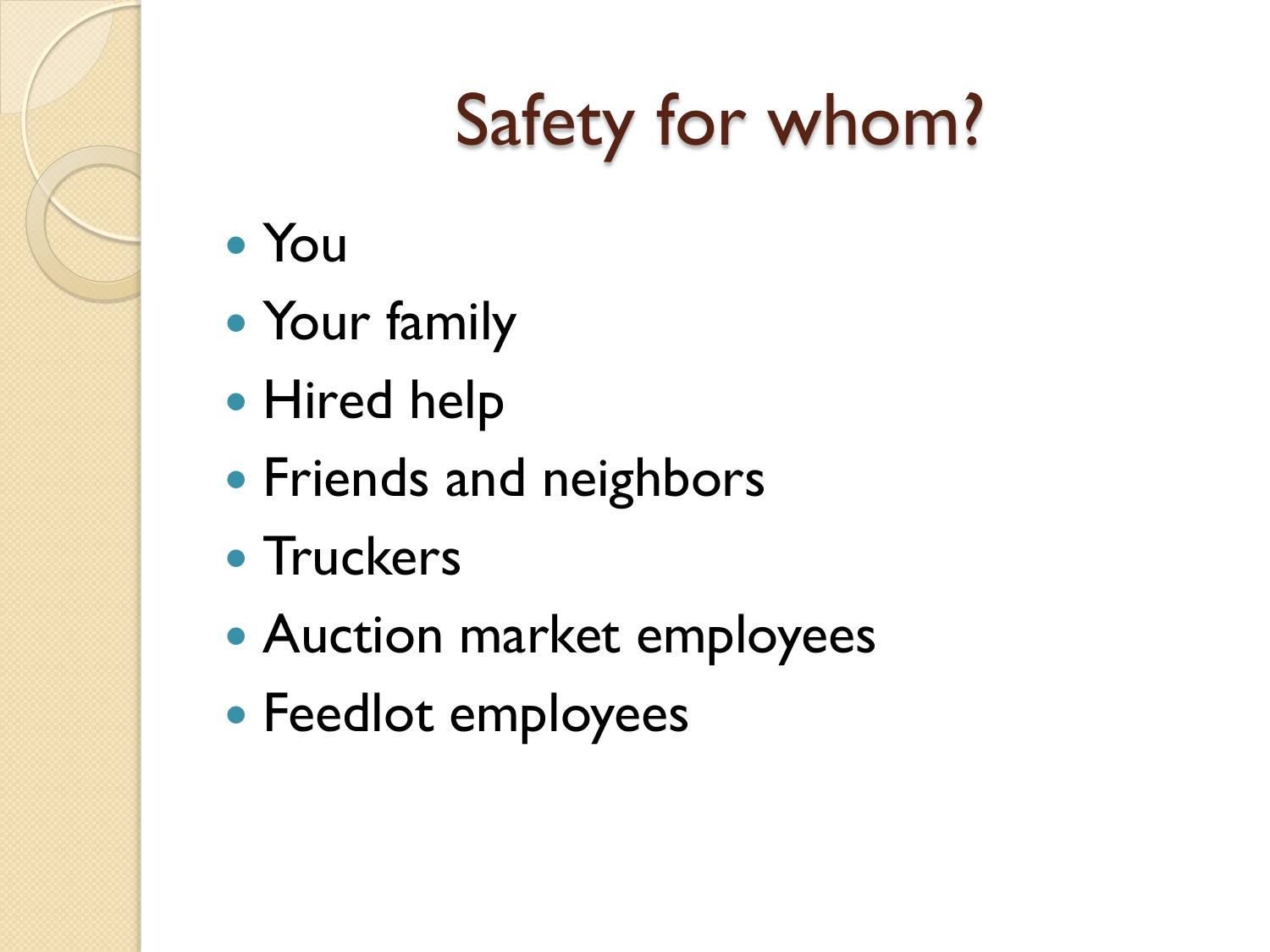# Saving Time

- Why would you save time using these methods?
	- If you use an animal's natural tendencies, they will move much easier and quicker.
- Where will you save time?
	- In handling
	- In weight gain
	- In trips to the hospital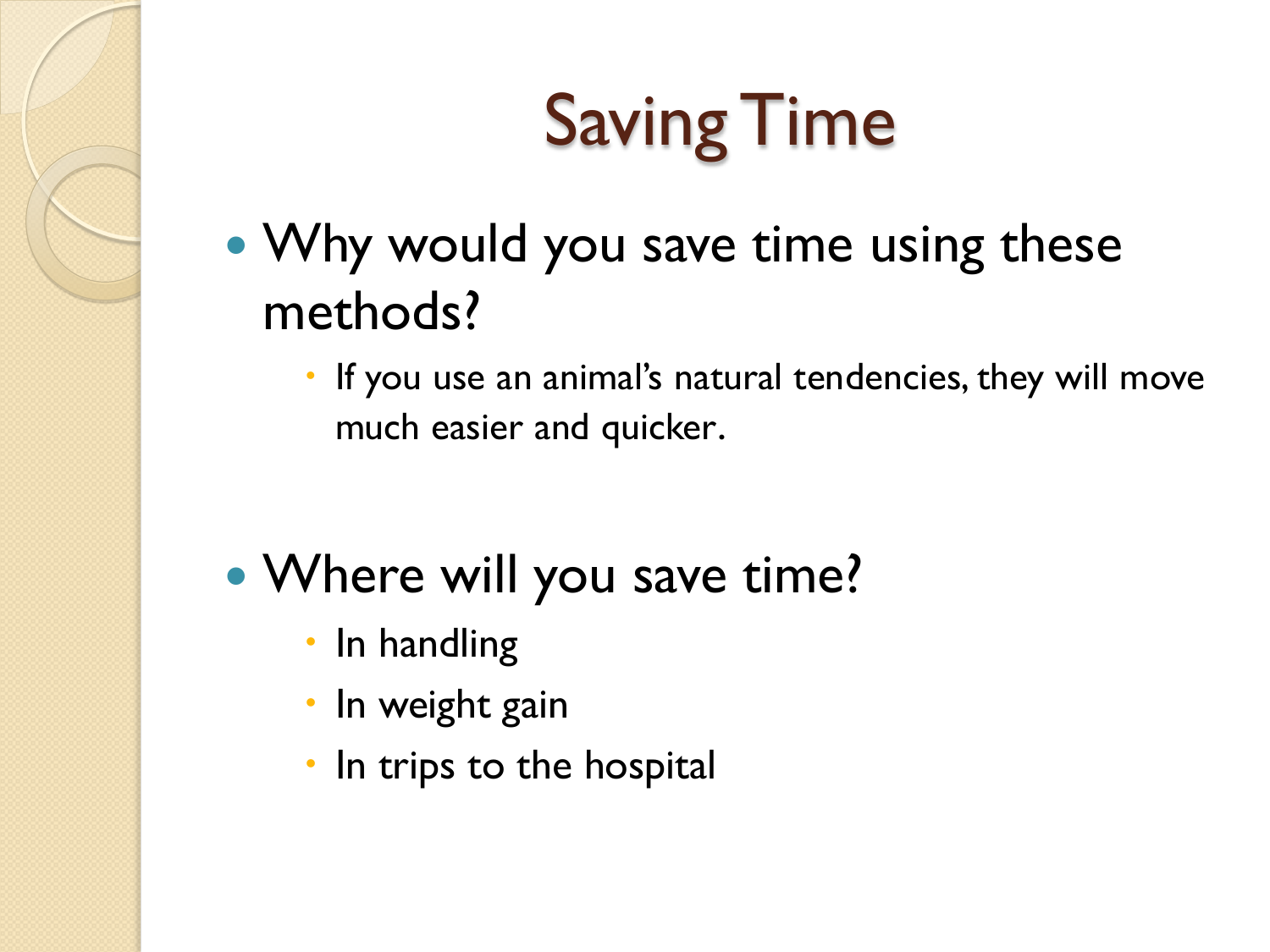### **Dollars**

- How can proper animal handling make or save you money?
	- Rate of gain
	- Shrink
	- Demand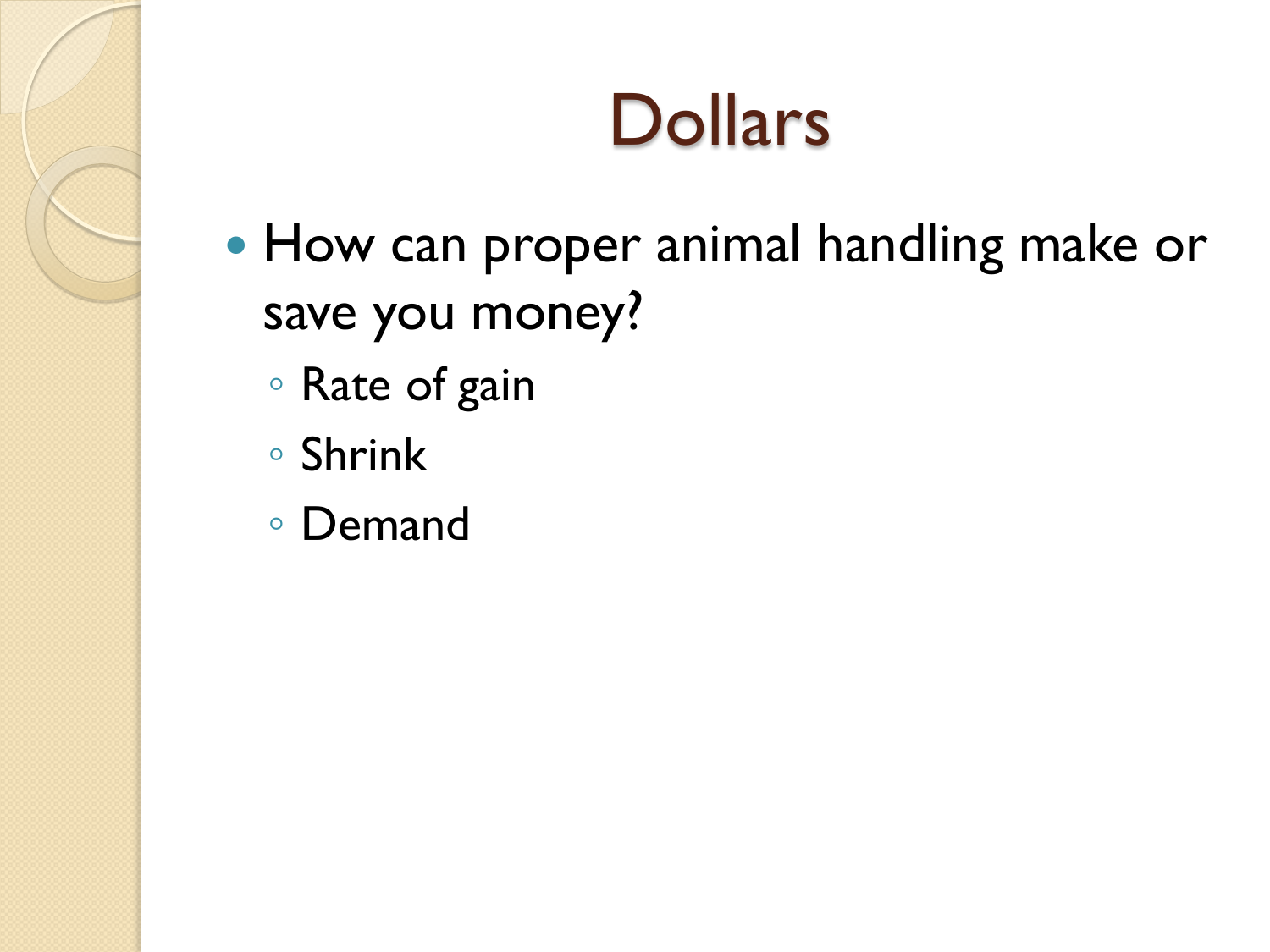# **Stewardship**

- Stewardship: The careful and responsible management of something entrusted to one's care
- Do the right thing:
	- For the animal
	- For yourself
	- For everyone who works with them
	- For the consumer